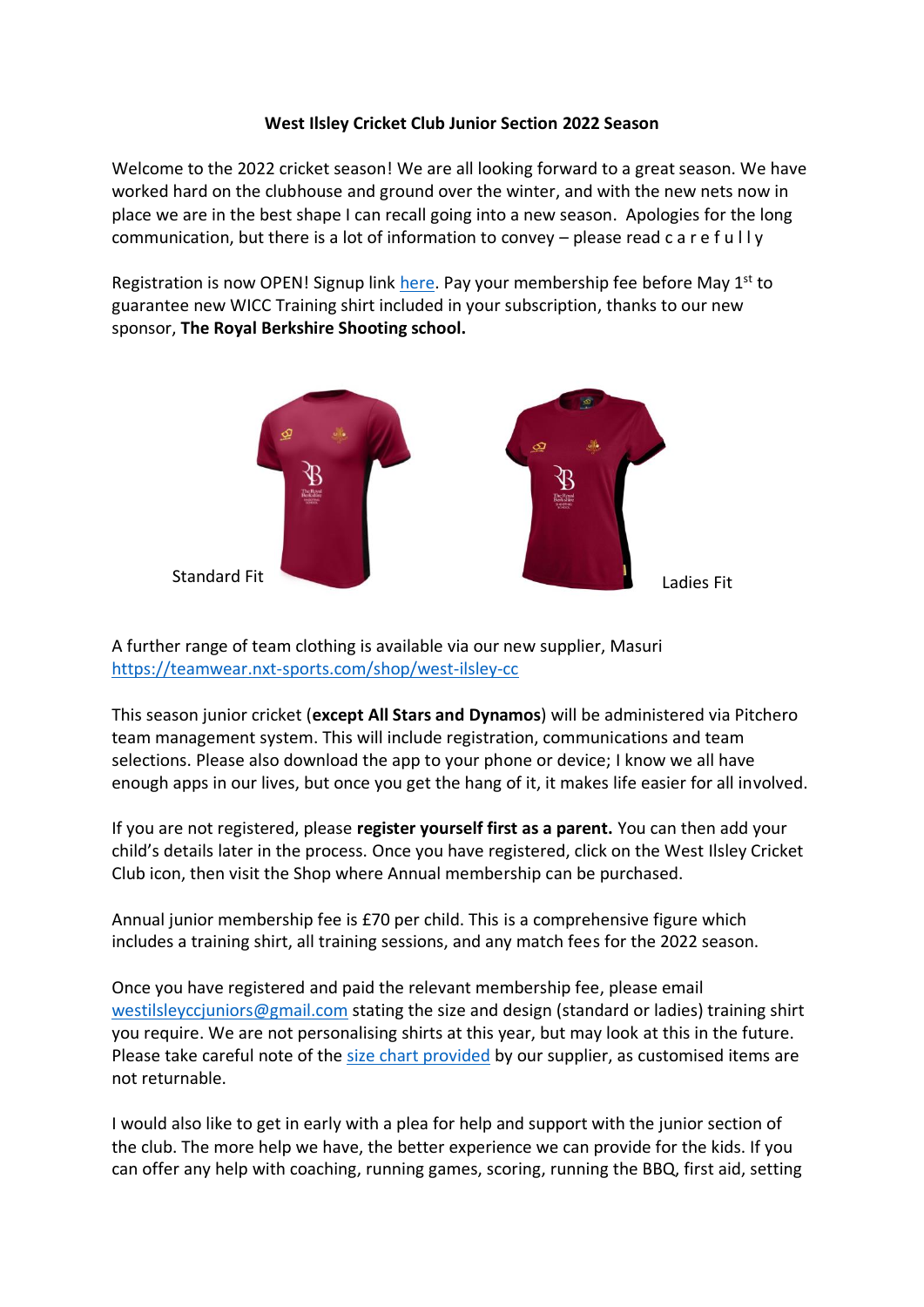up and packing away, anything at all, please do let us know. It needn't be a firm commitment, but at least knowing who might be able to help out when needed would be of great benefit.

I am also pleased to announce that this year Phili Saich, our club development officer, will be overseeing of the Friday softball sessions. She has played for almost every single WICC team over the years, and I am so grateful to her for agreeing to increase her commitment to the juniors. I would also like to thank all of the fantastic people who have agree to take on or continue the coaching and managerial roles within the club. It is always worth remembering that without them, there can be no junior cricket at WICC

James Briggs Junior Section Organiser, WICC

westilsleyccjuniors@gmail.com

## **KEY INFORMATION**

TRAINING STARTS: **Week of 25th April 2022.**

OPENING SOCIAL NIGHT **29th APRIL 2022**

JUNIOR FIXTURES START **1 st May 2022**

**TRAINING NIGHTS:** 

**MONDAYS: U17/U19/Senior Team TUESDAYS: U13/U15 Boys WEDNESDAYS: T20 Competition and Women's Hardball THURSDAYS: U11 Mixed/U13 Girls/Women's Softball FRIDAYS: All Stars/Dynamos/U9 Mixed Softball** 

# **WHICH GROUP OR TEAM(S) ARE MOST APPROPRIATE FOR MY CHILD?**

Please look carefully at the different junior programmes we are offering this year, as there have been some changes. We have tried to make sure we cater for as many different ages and ability levels as possible, within the limitations of space and resource.

There may be more than one option available for your child at the club. If you are unsure which option might suit your child best, or feel that there isn't an obvious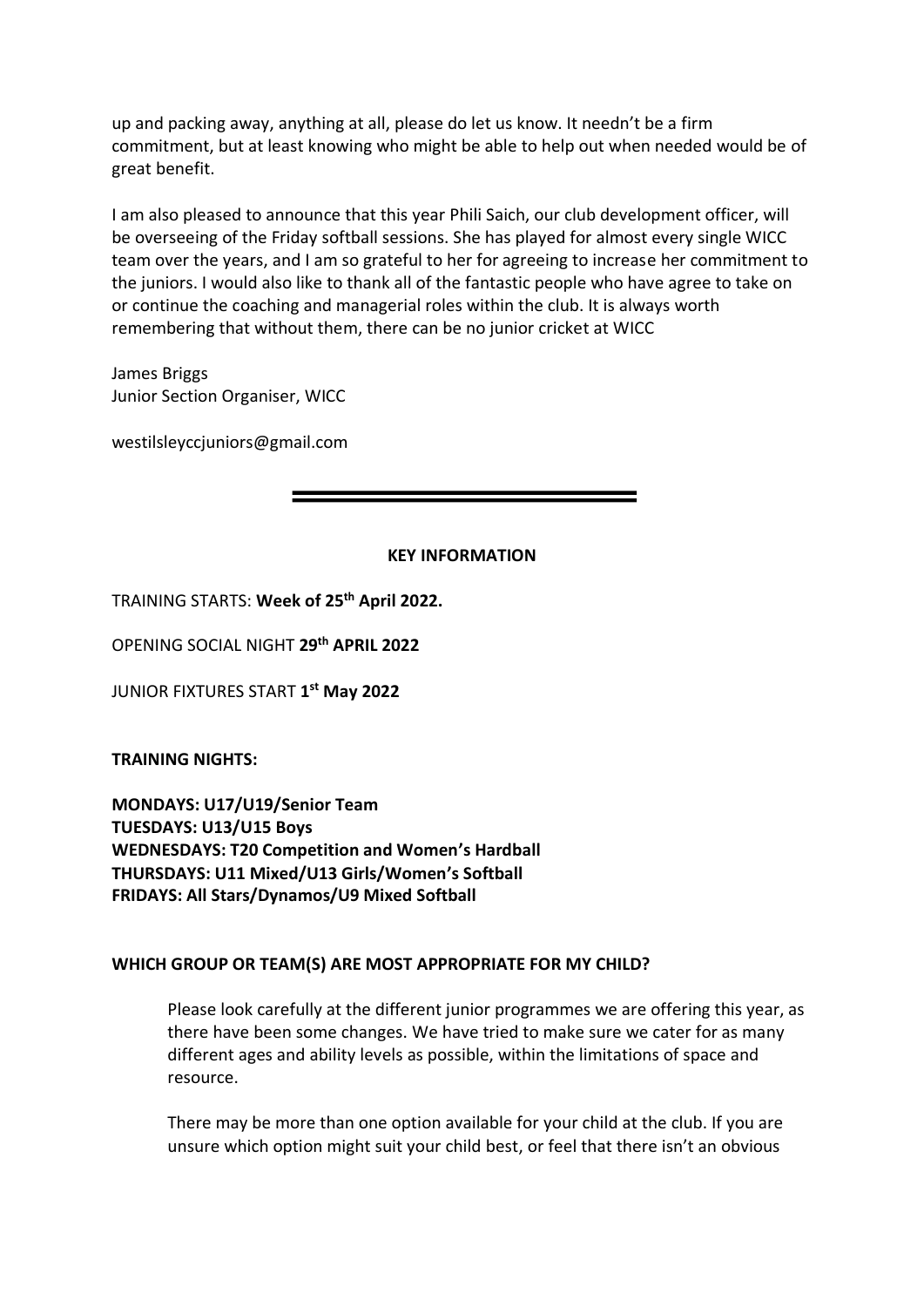option for them, **please get in touch.** We aim to cater for any child who wants to participate in cricket at any level.

#### **ALL STARS**

AGE: 5-8 EXPERIENCE: New and beginner players BOYS & GIRLS: Mixed TRAINING: Friday PROGRAMME MANAGER: Peadar O'donohoe **All stars registration is via the ECB website – [click here](mailto:https://ecb.clubspark.uk/AllStars/SearchResults?location=west+ilsley)**

ALL STARS: All stars is a national programme, supported by the ECB. All Stars Cricket provides a fantastic first experience for all children aged 5-8 years old where they're guaranteed 8 weeks of jam-packed fun, activity and skills development. The programme is designed to introduce children to the sport, teaching them new skills, helping them make new friends and have a great time doing so.

### **DYNAMOS**

AGE: 8-11 EXPERIENCE: New and beginner players BOYS & GIRLS: Mixed TRAINING: FRIDAY PROGRAMME MANAGER: Phili Saich **Dynamos registration is via the ECB website – [click here](mailto:https://ecb.clubspark.uk/AllStars/SearchResults?location=west+ilsley)**

Dynamos is also national programme, supported by the ECB. Dynamos Cricket provides a fantastic next step for all those graduating from All Stars Cricket and the perfect introduction for all 8-11 year-olds new to the sport!

Complementing junior cricket, Dynamos provides children with a more social offer focused on developing fundamental movement skills and applying them in an exciting game of countdown cricket.

There are not regular league fixtures for Dynamos, but festival days and friendly games are available.

### **Under 9s:**

AGE: Boys up to 9 (year 4) and girls up to 11 (year 6) EXPERIENCE: Some cricket experience preferred. BOYS & GIRLS: Mixed TRAINING: FRIDAY COACH: Phili Saich **Registration is via the WICC Pitchero Platform**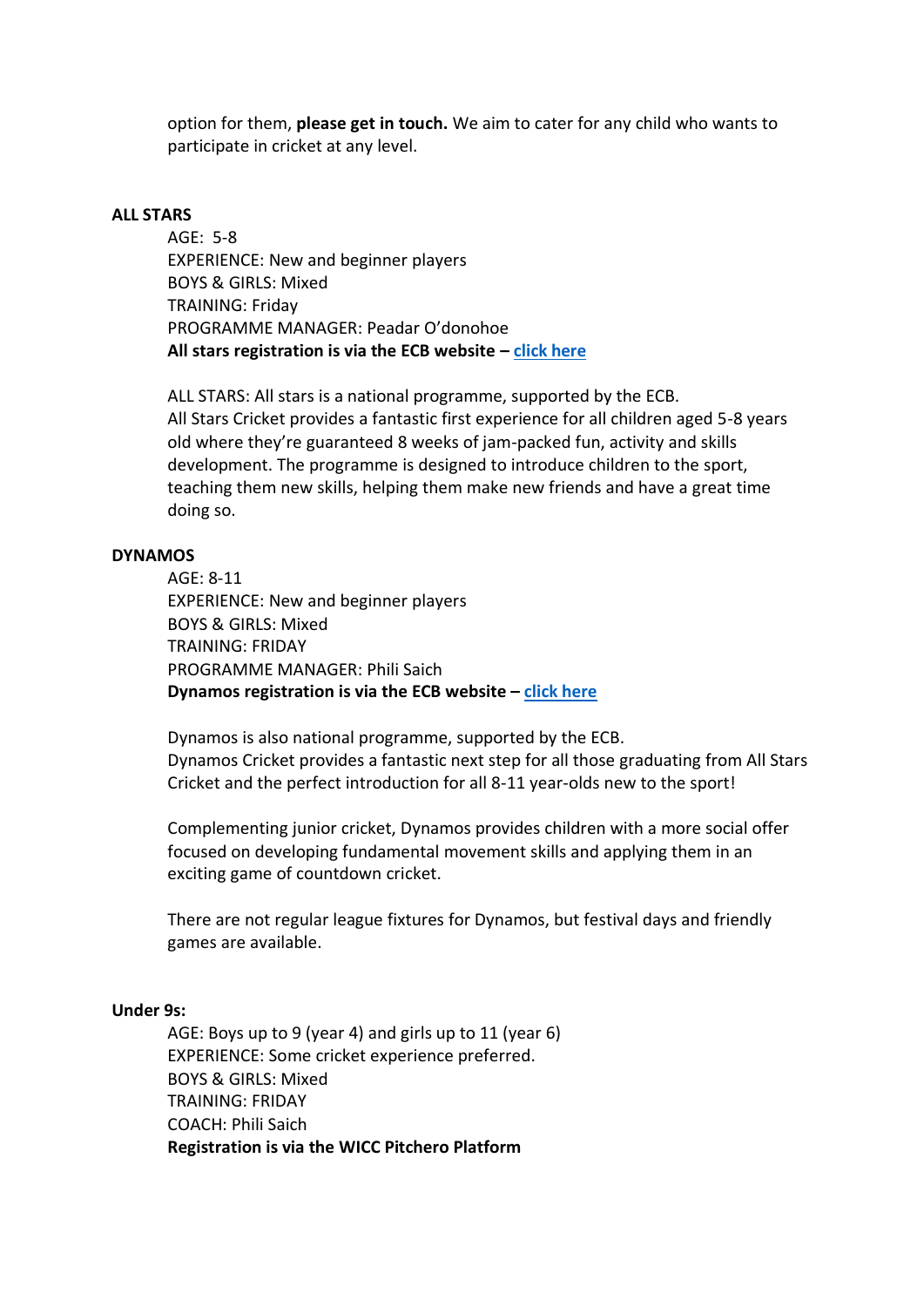This mixed team plays in a soft ball, pairs cricket league (Super 8s). The atmosphere is fun and friendly with emphasis on enjoying playing cricket and developing experience of matches, whilst developing key cricket skills. Training may cross over between Dynamos and U9s as required.

#### **Under 11s:**

AGE: Boys up to 11 (year 6) and girls up to 13 (year 8) EXPERIENCE: Confident softball cricketers. BOYS & GIRLS: Mixed TRAINING: THURSDAY NIGHT COACH: JAMES BRIGGS **Registration is via the WICC Pitchero Platform**

For boys under 11 (year 6 and below) and girls (up to year 8) who are confident playing soft ball cricket and would like to develop their game further. This team plays pairs league cricket, but with a hardball. The primary focus is still maximising participation in cricket, and making sure everyone enjoys themselves. Coaching will focus on core skills and activites, with some more technical and game based learning.

#### **Under 13s**

AGE: All players up to 13 (year 8) EXPERIENCE: Developing hard ball cricketers **Registration is via the WICC Pitchero Platform**

BOYS & GIRLS: Separate teams BOYS TRAINING: TUESDAY BOYS COACH: RALPH TAYLOR

> GIRLS TRAINING: THURSDAY GIRLS MANAGER: ROSANNE PILDITCH GIRLS COACH: PETE BLATCHLEY

We have separate boys and girls U13 teams. Both of these teams play hard ball cricket in their respective leagues. Players should ideally have some prior experience or practice with hard ball cricket.

Training will include basic and enhanced skills, as well as thinking about the tactical elements of the game.

The primary aim remains promoting participation and enjoyment of the sport, whilst also teamwork and competitive cricket.

#### **Under 15 Boys**

AGE: All players up to 15 (year 11) EXPERIENCE: Developing hard ball cricketers TRAINING: TUESDAY NIGHT